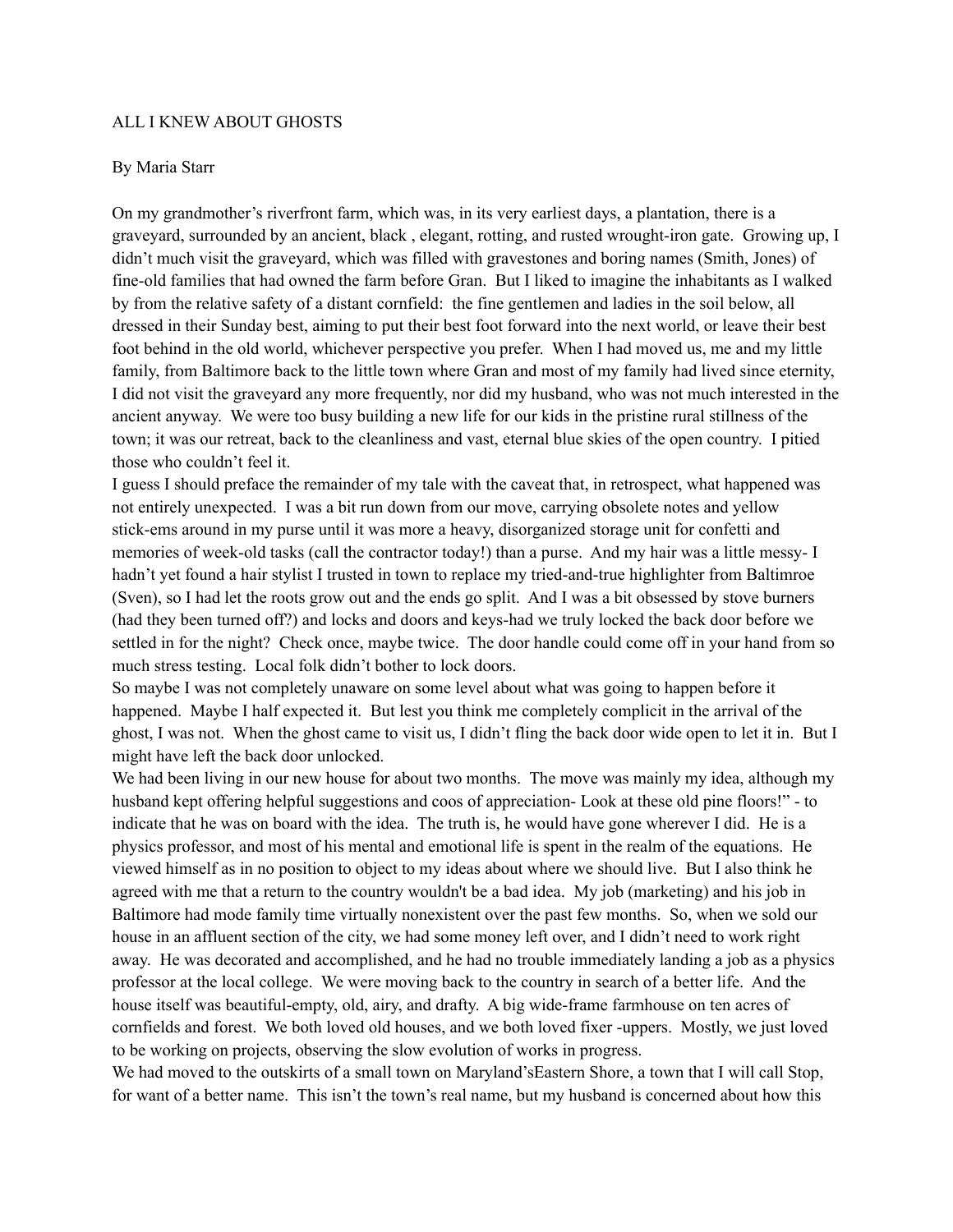story might affect real estate values, so I have agreed not to use the town's real name. It was a pretty little town, with old brick sidewalks, soft and fuzzy as peachskin, lining a historic district. Canons and courthouses, old-fashioned drugstores. That sort of thing. A shitty little street called Milltown for the poor people that most people avoided if they could.

As I may have mentioned previously, the town welcomed us with open arms. We had two pretty kids, and we were young and hardworking, coming to restore the old Parker palace and bringing with us a certain amount of big-city panache. There were cakes and gifts left as housewarming gifts on the back stoop, invitations to a couple of cocktail parties. My light coloring and fine features made a nice contrast against my husband's dark, mildly exotic features. When my husband isn't cultivating his mad scientist look, his solid build makes him look something like a football player, a fact on which the pretty moms in town quickly picked up. They were always bending low over their carts in the parking lots of Ames or Roses, just off Rural Route 775, to show him the pretty tops of their thighs underneath their short denim shorts, as they unloaded merchandise into minivans. They were young moms mostly, balancing a baby on both hips and struggling with bags, but still finding the time to bend real low for my husband. Being a daft scientist, my husband mostly didn't notice.

Oh. Here is my daft husband, and despite his daftness, he has the presence of mind to say he also doesn't want me using our real names in this account. He's afraid, I think, that we will become freaks, notorious phenomena unable to find lodging or purchase real estate. The real estate thing again. Fine.

I'll make up names to describe the people too, then. My husband I will call Mark Lark, my daughter will be Shark, and my son, best, beautiful son, will become Dark, because he inherited his father's dark eyes and hair. I always wanted my daughter to get them, as well as his thick, curled eyelashes, and I always wanted to be darkly beautiful myself. But Shark is blonde and fizzy like me. Some people are just meant to be pretty little creatures and skate along the surface of things. Blonde and light green-eyed. Pretty and golden, not deep and dark. A surface creature, through and through. Skate, skate.

But I will tell you my own first name. This much I can do, at least. I was named after my father, Winthrop, though people predictably call me Winnie. A fine old Episcopalian name hailing from a fading, under-appreciated people associated with straight backs and good brown oxfords. My name combined with my husband's name (not really Lark, of course) becomes something sing-songey, absurd and even rhymey. There, I have left the door open just a crack.

What turns a person into a ghost? I have asked myself this question many times since last fall, but I haven't arrived at any definitive conclusion, the single solution, as it were. Millions of people die every year, and most of them depart without a backward glance, I think. But some linger on to retrouble us with their troubles.

But what about the shades of people you liked or even loved, the ghosts you wish had stayed on? Both my grandfathers, for instance. I thought I saw one of them squeaking, jibbering and butting up against the ceiling of an upstairs hall near his bedroom like a helium-filled balloon in the days just after he had died, and the next morning I saw him on the kitchen table as a parrot, playing cards with Gran the way he always did (he held the cards in one talon and balanced with the other). But then he left. And my other grandfather – I think he stayed in purgatory for about six weeks after he died and visited me in dreams every night for those six weeks. But then after six weeks in purgatory (his sins were relatively minor), he, too, left and I was alone again.

As I said, we had been living in the house for about two months, and, other than being personally a little run down, I thought things were going relatively o.k. Then one bright Thursday morning, I was alone after Mark, Shark and Dark had all departed for their respective destinations (the college for Mark, the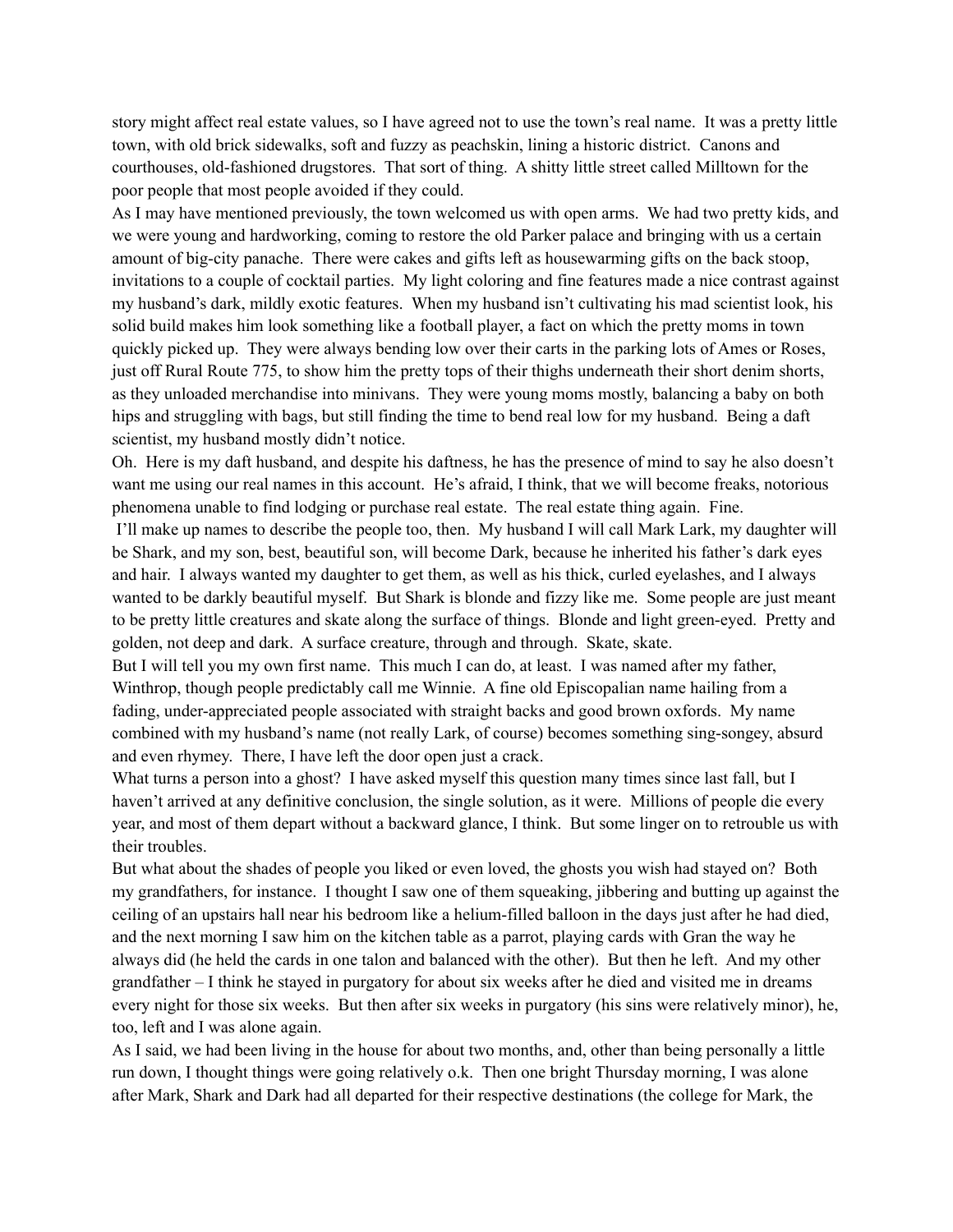elementary school for the kids). I was sweeping the luminous old pine floor of the big back bedroom on the third floor, and I noticed an inky black stain covering about two feet of the floor and two feet up both walls in the southeast corner of the room, and right away I knew something was going to happen. I'm not sure why I knew this, it just came to me like one of those premonitions that lodge in your heart at certain times. Like when you hear a sad story, and you say, "That will happen to me one day, too." I looked at the stain, debating whether to even try to use Windex or maybe dishwashing soap on it.

Instead, I walked out of the cold, empty room in our chilly, drafty house and closed the door behind me. I didn't say anything about it to Mark and the kids that night, and we had a nice fire in the worn brick fireplace. I felt snug and toasty in our little circle of light, as the wind battered and roared through the empty husks of the October cornfields outside. The dark oaks and pines in the forest beyond the fields looked far away; the night sky was inky and opaque, but sprinkled with frozen, distant stars.

The next day she was waiting for me. No inky black stain, but instead a lady, dressed in what appeared to be a black, musty long dress at least a century old. She was sitting in the corner of the room where the stain had been.

She nodded politely. I wasn't scared, although maybe I should have been; it all seemed normal to me, like in a dream.

"You were expecting me?" she asked. It was a light voice, a young lady's voice.

"Well, maybe I was, just a little. Something. I couldn't be sure."

But then suddenly, I felt sick. I knew who she was. My cousins and distant relatives in Stop (a subset that sometimes seemed to encompass the whole town) had sometimes talked about the ghost – she was even mentioned in a local tourism book – although with the passing of the older generations who knew the story, the talk had faded. I hadn't thought about her in years.

She was a little bit notorious, my ghost, a young lady who had fallen from her horse one night trying to elope with her lover. The rock on which she hit her head still bore traces of her blood. I had seen it once in some great-uncle's backyard.

By the next night I was trying to convince myself that she was an apparition, that the stress of the move was wearing me down. So I decided to take Mark and the children upstairs to dispel my visions and fears. I used the pretext that I wanted to show them how much progress I had made on the room. They clomped up the stairs dutifully behind me and saw her at once, sitting in the same position as when I had closed the door on her the night before.

"Oh, it's a lady," said Dark, and took a step back. He was still a little intimidated by women.

"A very pretty lady," said my ever-gregarious, surface creature Shark, and took a step forward. I think she even bobbed downward in an approximation of a curtsy (!), something she and Dark may have seen on History Channel.

"Winnie?" Mark turned to me. "I didn't know we had a visitor. And in fact," he muttered, turning around, "I don't think you've made any progress at all in this room?"

"She's not a visitor, she's a ghost," I hissed furiously in his ear. Christ, what was happening? She was supposed to have disappeared by now, my apparition, supposed to have vaporized like steam when exposed to the cold scrutiny of other peoples' gazes.

"What did you say, Mom?" Shark piped up.

"Yes, what indeed, Winnie?" the apparition echoed. "Perhaps you'd like to share with the group?" Probably a teacher or a counselor in her former life.

I took a deep breath.

"I said, you're not a visitor, you're a ghost."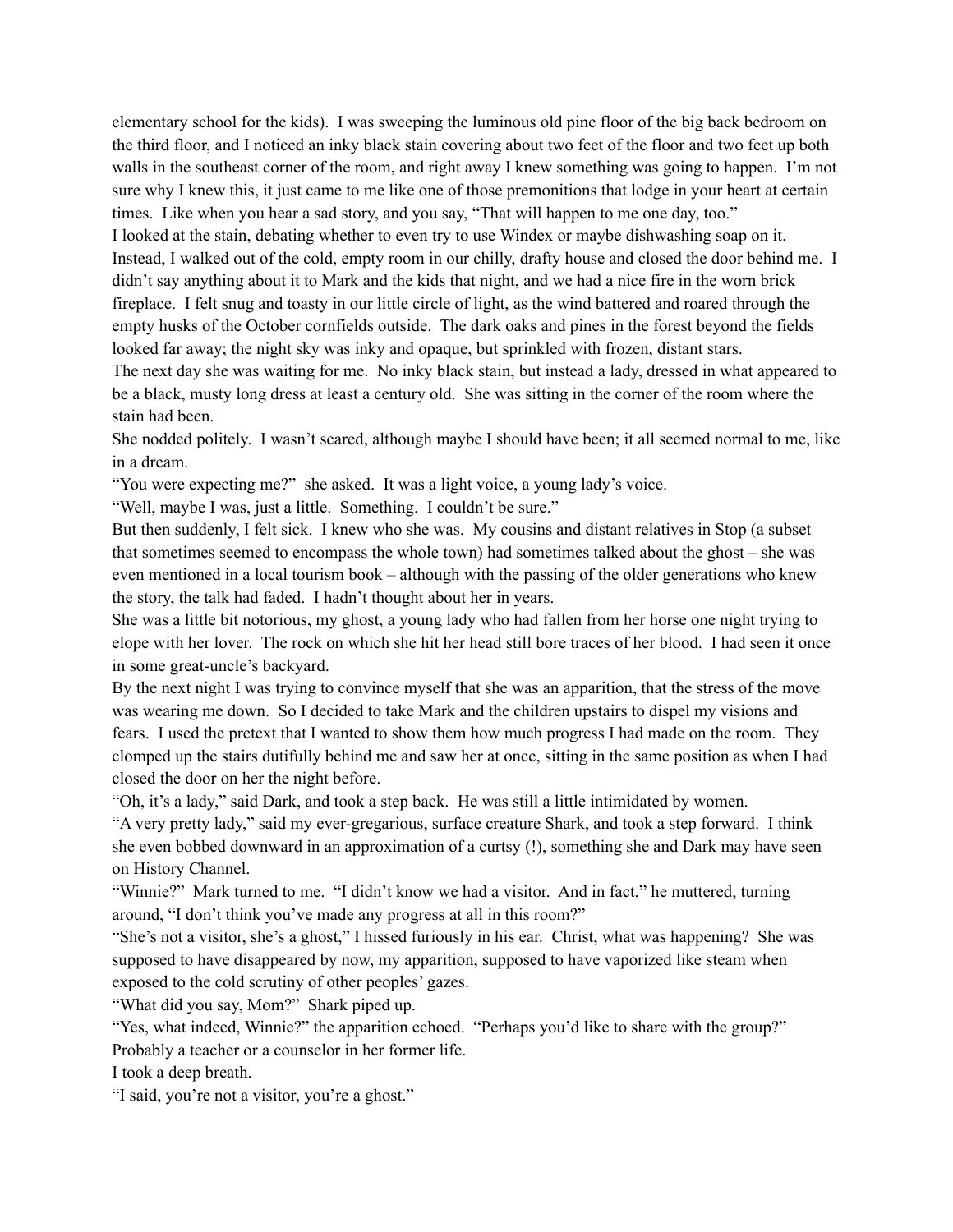She gazed at me mournfully. The group was silent. Finally, one member ventured an opinion. Shark, of course.

"She doesn't look like a ghost. She looks like a lady." Shark paused for a second. "A very beautiful lady."

Shark smiled winningly and the spirit smiled back. I knew Shark wanted to stroke the ghost's hair – all the girls in Shark's second grade class were at that stage where they were forever braiding and playing with each other's hair, and Shark had a thing for brunettes. The lady's hair was a deep chocolate brown. Her skin was richly pale, and her eyes were a vacant, powdery blue. It was easy to see that she had been a luscious beauty in her day, but her lips and mouth had a certain grim cast to them now.

"Here, here!" Mark chimed in. "Very pretty, indeed!" A-ha, he had decided the problem was mine, that I was being rude to a real visitor.

"I don't think we've been introduced," he continued, thrusting out his right hand. "Mark Lark, we've just moved here from Baltimore. I teach physics at the college."

She smiled at him and nodded, saying "Pleased to make your acquaintance," in her lilting voice. Then she reached out her hand graciously, stopping just short of touching him, and disappeared. Just vanished right into thin air. The slick black oil patch reappeared in the corner of the empty room, oozing about two feet up the walls like mold. The group stood dumbfounded, mouths open in shock, and, if I am to be perfectly honest, slight disappointment, though I think this feeling was a distant second to the roar of confusion in their brains. It certainly was in mine.

The kids looked at me once, then began to wander around the room as if in a nervous daze, maybe looking for her.

Mark seemed less stunned. "It wasn't cold near her hand," he said, looking directly at me. "Winnie?" I didn't know what to think. So I resorted to my tried-and-true method in times of confusion, which was to boss everyone around.

"Come on, kids, it's late," I half-shouted. "Time to get ready for bed. Has everyone had their baths? That includes you, too, Mark" – he shot me a look – "I'm sure Daddy still has preparation to do before tomorrow's class even if he has already had his bath."

By this time, they were all gazing up at me with wounded, dazed eyes, and they allowed themselves to be herded back down the stairs and nudged back into their normal routines, even Mark. He disappeared into his study and didn't reemerge for four hours, by which time I had the kids washed, in bed and hopefully asleep. God knows they were exhausted enough. When Mark climbed into our bed beside me around midnight, I had the lights out and was pretending to sleep. Mercifully, the day was over. We would worry about it all later.

\*\*\*\*\*\*\*\*\*\*\*\*\*\*\*\*\*\*\*\*\*\*\*\*\*\*\*\*\*\*\*\*\*\*\*\*\*\*\*\*\*\*\*\*\*\*\*\*\*\*\*\*\*\*\*\*\*\*\*\*\*\*\*\*\*\*\*\*\*\*\*\*\*\*\*\*\*\*

"Maybe she's a sea coyote," Shark offered helpfully the next morning.

"There's no such thing as a sea coyote," I said. I didn't bother to ask what a sea coyote was; I knew she would tell me.

Mark had departed in his Land Rover for the college about a half hour before, and I was trying to do three things at once: pack Shark's lunch, find Dark's parka, which had mysteriously disappeared, and replace the kibble in the cats' bowl; it had arched all over the kitchen floor in a dazzling trajectory when Dark accidentally (he said) stepped in it. Also, let the dogs out. Let the dogs in. Try to get the kids down to the end of our dusty lane in time to meet the school bus. Try to think about the latest equation Mark was working on – he sometimes took mild pity on my lack of intellectual stimulation and shared the equations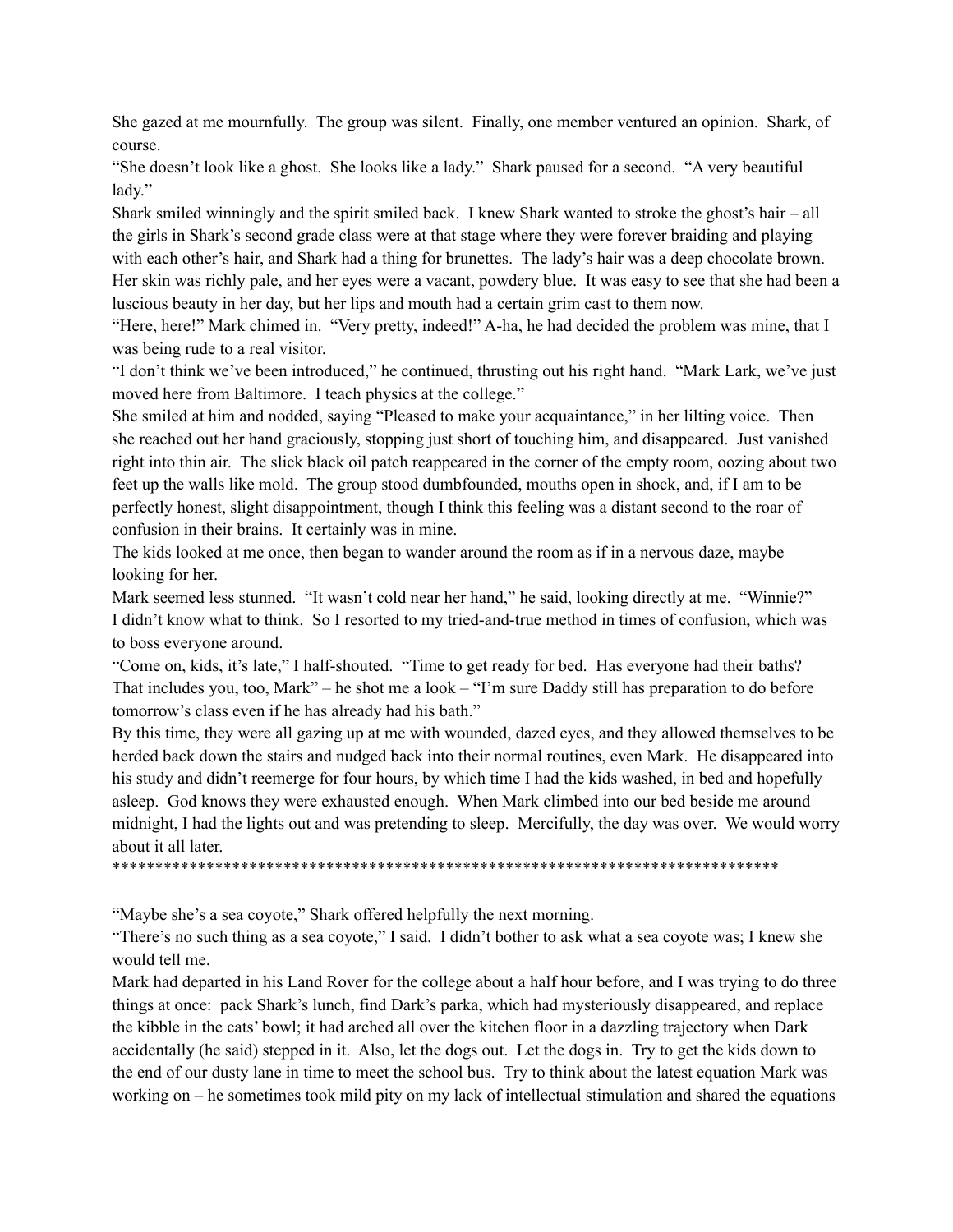with me. Maybe I'd study to be a teacher when I had finished settling us in this town and working on the house.

"Sure, there is," said Shark. "Sea coyotes are regular coyotes that an evil witch has made swim in the water forever because they didn't finish their chores. They look like people, but they're really coyotes." She paused for a second. "I'm a sea coyote."

Hmm. What books had her class been reading? Was I a witch? And which chores had she missed? What was she trying to tell me? I had exposed my little girl to a ghost and now her thoughts were garbled. But I didn't have time to waste on contemplation just then.

"Come on then, you little sea coyote. Grab your lunch and knapsack and load them into the car." She put on her little pink parka with the polyester fur-trimmed hood. I had worried that the funky little jacket might not be cool here, but, of course, I needn't have worried, Shark was a hit, popular almost immediately and whatever she wore was cool, too, with the fickle little second graders. Other girls would softly stroke the fur around her hood in admiration, she told me proudly. She graciously allowed all of them a feel – a regal, generous and, for the most part, undiscriminating queen. I overheard her tell new-best-friend Rebecca that the fur was "minx" and very expensive, but that she thought she could get some for just Rebecca (don't tell Brooke or Zoe!) back in Baltimore.

Yes, I needn't have worried. Shark, her protestations to being a sea coyote not withstanding, was strictly a surface animal, like me. We all have our fates to bear, and I had passed this one on to my daughter. Dark was more complex, but he usually adjusted in the end. I loaded him into the car, too, and drove down to the end of the lane, just in time to catch the departing school bus, which graciously backed up on gravelly Rural Route 775 to swallow up my kids. The glass doors buckled shut behind them, and they were gone for the day.

For a space of days after that, as if by tacit agreement, none of us spoke of the ghost. As far as I know, no one ventured up to the third floor, although sometimes I caught Shark sneaking furtive glances in the direction of the stairs. We didn't really know what to do. It was as if the idyllic mood I had been trying to create for my family by this move had been severely challenged and nothing had yet emerged to take its place. What had happened to us? Had it really happened? Mark began to spend more time at the college, the kids became slightly rude, a little inconsiderate at times, and I got tense, walking around with deep furrows developing between my brows and checking all the locks in the house and the burners on the stove at least seven or eight times a day now. We seemed to receive fewer invitations to parties, although maybe I was imagining it. We were the same and yet different. This went on for about five weeks.

Then, the holding pattern broke. It was Esmerelda herself, as we came to know her, who broke the pattern by floating lightly down the stairs one morning after I had dumped the kids off. I nearly jumped out of my skin when she spoke, even though I had seen her as soon as she passed the first-floor landing, the edge of her black, shimmery dress brushing dust off the tops of the stairs as she deliberately descended. Here she was again. She asked if I needed her help.

"How can you help me?" I replied bitterly. "You're a spirit. Can you move things? Take out the trash? Paint a wall? Call the contractors or refinish a floor? Feed the dogs? Drive my kids to school? Scoop cat shit out of the litter box every morning?" This last was a little nasty, but I was feeling besieged. Everything seemed, figuratively, on the verge of turning to shit.

To her credit, she didn't wince.

"No, but you seem distracted and I would like to help. There are other things I can do. For instance, I know things, like the solution to Mark's latest equation or where the children are right now, or what the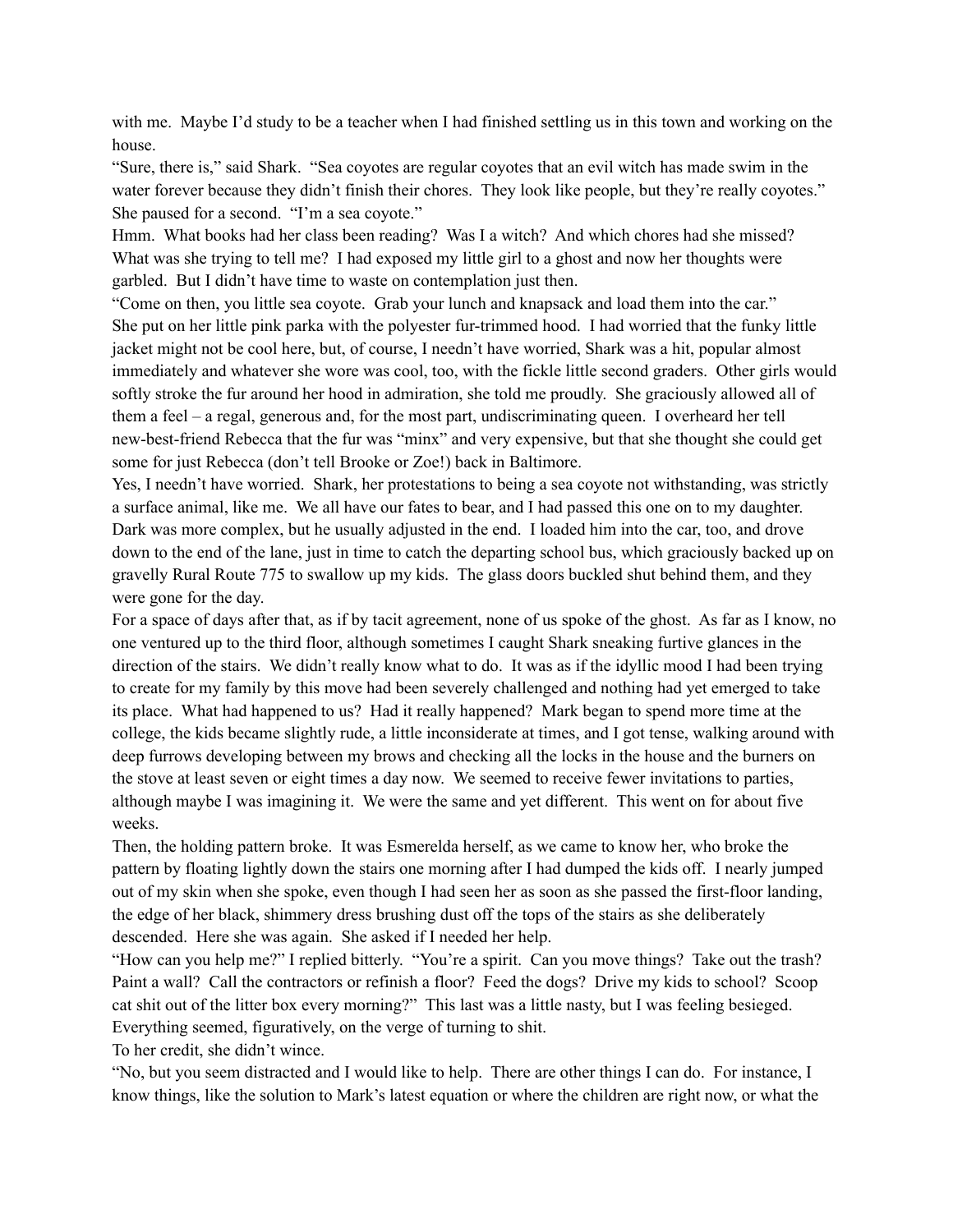teachers think of Dark (he's very bright, you know). I know that Shark gave away some fur as a mark of eternal friendship. I also know the price of all the construction you will need on the house this year, which might help with budgeting."

I considered her proposal. She was basically offering to serve as some sort of personal assistant spirit, and, to her credit, she didn't speak in the kind of stilted language I associated with creatures from previous centuries. Given the constraints of the admittedly bizarre situation, she seemed cool and nice. And I could use a personal assistant. Also, anything was better than the edgy emotional siege we had been living under for the past weeks. I would have given almost anything to end it. The kids walked around with dire, woebegone expressions, as if I had permanently barred them from ever returning to the circus, and even Mark, obtuse Mark, managed to subtly convey that my hostility had driven away someone that the rest of them liked. I relented and admitted Esmerelda back into our lives again. I didn't bother asking for references.

"O.k., that would be nice," I said. "Anything you can do or want to do would be helpful." "I think that it will be nice, also," she said, and then floated back up the stairs and out of sight. If anything, the air was warmer after her departure. So much for the theory about spirits manifesting themselves through frigid bursts of cold air.

After that, she floated down the stairs almost every evening, and our lives definitely took a turn for the better. She was unfailingly patient with the kids and possessed an encyclopedic, near-to-perfect knowledge of almost everything, including the math and physics that Dark and Mark liked to discuss. She was fun and gentle with Shark and seemed to enjoy discussing fashion with her and the differences between modern and olden times. Under her gentle tutelage, Shark slowly gained more academic confidence and started receiving top marks in history for her papers about 18th century fashion, folktales, and customs. With Mark, Esmerelda was slightly more reticent, perhaps out of deference to me or some ingrained prior-century modesty. She rarely spoke directly to him, but they enjoyed a lively written correspondence about physics. Mark would leave his written thoughts about a physics problem on his desk each night, and the next morning would find the equations neatly filled in with Esmerelda's tiny, feminine script, along with little side notations on possible other avenues of approach. Everyone loved her and we started becoming superstars in the community; with a couple months, my children had become straight-A students, Mark had been put on tenure track and started working on an experiment (something to do with ball bearings or pyrotechnics) that would eventually make us very wealthy.

Contrary to the idea that spirits and house pets are natural enemies, she was even nice to our two dogs and two cats. She would graze into them, her translucent petticoats and skirts in their faces, and they would look up, mildly confused, as if a pleasant but invisible breeze was passing. For my part, I was no longer disorganized and disheveled. The little bits and scraps of paper in my purse had mysteriously disappeared, and I found I no longer forgot or missed things like appointments with contractors the way I did before. I found I could remember everything and didn't have to write appointments down. Not only that – the children volunteered to walk themselves to the bus stop every morning, suggesting that the one mile walk down our wooded country lane would be good exercise. They brought the yellow Lab with them for protection, and she always came back promptly at 8:15 a.m. to the back door, dragging her leash behind and giving two barks, which I interpreted to mean a safe trip. I was at peace with the world: I had a personal organizer. Dare I say, we bloomed under her touch?

Which is why it was such a surprise, such a depressing, awful surprise to us when she began to pull away. Or disintegrate, whichever it was. We all eventually felt it, we all eventually were saddened by it. But it happened, nonetheless.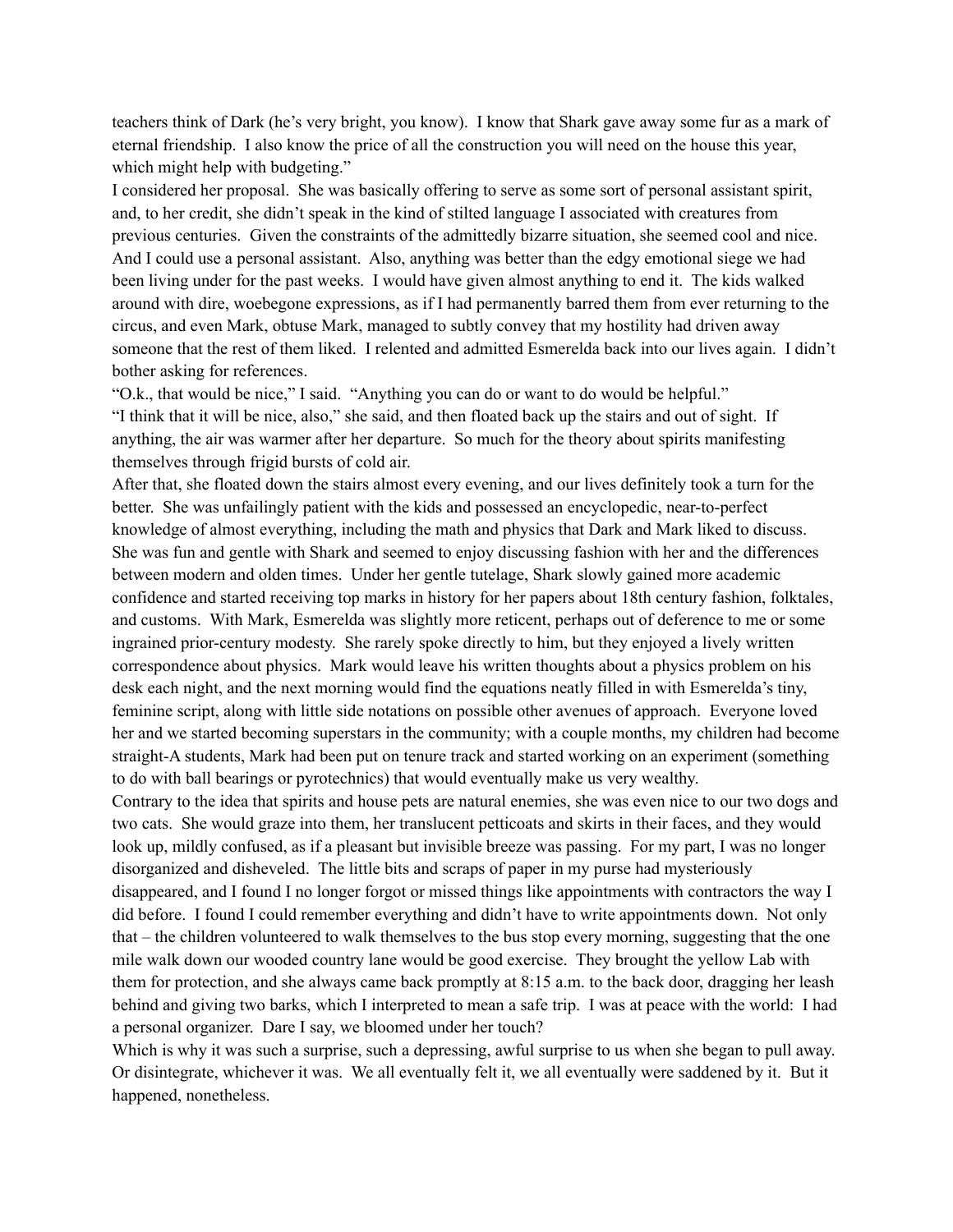It started one Monday morning. I was alone, as usual, two barks had come and gone, and I was resting on the bed in our second-floor bedroom. When the slow, steamy baseboard heat clicked on, words started seeping out as well. They started relatively mild, but then they turned mean.

Was I dreaming?

"You don't really need a maid, Winnie," the voice started. "But then you always did have a streak of the vain little minx about you, didn't you? Ever since you was a pup. Oh, yes, all those airs and this grand house. And even now, now that you've come back, can't do an honest day's work, can you? Has to get a righteous girl to come in and help her family. Such a lazy girl. I always predicted you would come to this."

Christ! Those words certainly knocked me to my feet. I remember them as clearly as if they had been uttered yesterday. But who was talking? "Lazy girl, lazy girl, lazy girl." That last chant hung on the air like black letters cut into stone with a smelly torch until the heat clicked off again. Sooty, stainy letters. The next day around the same time, it was a loud wail, again activated by the heater. "I will never get out, never get away," the dolorous voice mourned. "Never, never, never…" And so on, continuing for some time, intermittently accompanied by weeping.

The next day, according to my diary, the voice was concerned with badness, wailing and crying things like "Bad, bad, everlastingly bad girl." And then, in a flat, mean voice "You don't serve our master, do you? Bad, lazy, disgraced girl thinks she's too high to serve anyone. Poor master has to make do on his own, with such an ungrateful, wretched wretch for a wife. I, too, would be sad if I were Mark." This was on a Wednesday, promptly at 10 a.m., over by 11. Would the mad voice's ramblings continue, spilling over from the week into the weekend when Mark and the children were home? I thought I was losing my mind. As if having a much-beloved spirit in the house who tutored my family at night wasn't enough to already call my sanity into question. But the rest of them saw and heard her, too. The next day, I did what any self-respecting housewife would do and hauled out an army of cleaning products – lemony furniture polish, powdery bathroom cleaner, ammonia, bleach, dishwashing detergent, mold remover, wood putty, plain old soap, and even some scented dryer inserts that I sprinkled liberally over the stone basement floor. I cleaned that house from top to bottom, doused the corner in the third-floor room with bleach and vinegar until it stank and was discolored to the point of blanched whiteness. Opened the windows and let the frozen December air that was swirling around the dead oak leaves outside swirl through the house. The sky was a pristine, moist blue, so crisp and biting it almost hurt, and the white clouds moved by, high up in the sky, little white, pustulant cotton balls. The voice didn't sound at 10 a.m. that day, although truthfully, I might not have heard it because I had the vacuum cleaner going full tilt to sweep up all the animal hair on our beat-up red Oriental rug in the living room (white and light brown hairs tipped with black from the cats, thick golden hair from the Lab, nothing from the poodle). But when I at last threw down the mop and poured out the bucket of hot, dirty water into the sink, I thought I heard a faint echo of the voice, as if sounding from the rafters: "Too late, too late, too late."

Esmerelda floated down and visited with us that night and was very cordial, especially to me, complimenting my fine complexion, which she likened to "unsullied white porcelain." Then, the next morning, the mutterings and voices did not return, so I thought perhaps we were through with the negative aspects of spirituality and that my cleaning efforts had won me an idyllic life, with the best little ghost companion a family could have, the most wonderful husband and children, and a fine house in the country. I was rhapsodizing in this manner around 4 o'clock Thursday afternoon, waiting for the children to be spit out by the bus, and decided to bring my teacup upstairs and visit a moment with Esmerelda. I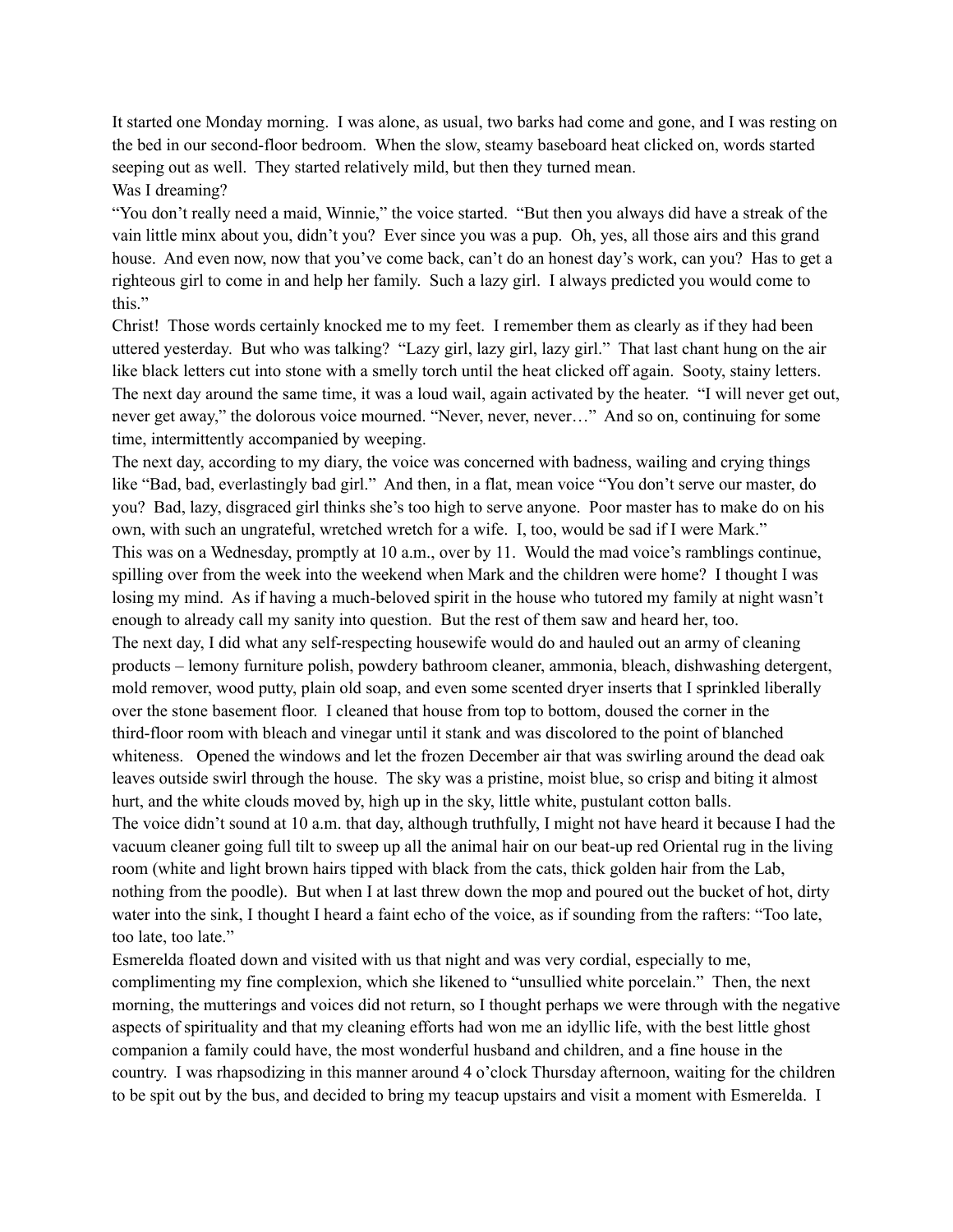didn't usually visit her at this hour, but I was feeling above-average contentment, and thought that if anyone would share it, she would. I wanted to kick back with her a while and self-congratulate ourselves on our successful transformation of this family.

She wasn't there, but the air on the third floor felt chilly and wet, and the mold was back, if anything, more fungoid, virulent, and dripping than before, climbing a good three feet up the far corner. Also, I noticed a small, dry pile of what looked like crumbly old cat feces with bugs in the corner. Not terribly clean. The cats must have been up here. Perhaps self-congratulation was premature. I closed the door and walked downstairs to wait by myself for the children, thinking that maybe I should just mention the incidents of the past few days to Mark and the children tonight. They might be able to come up with a solution. A group effort had cleared the air before.

I mentioned the events to them that night, as we were sitting on the battered sofa around the fireplace after dinner. The fire made a nice roar, cracking and spitting little orange sparks high up into the darkness of our dimly lit living room. When I had finished my detailing of Esmerelda's transgressions, there was a shocked silence. They looked uncomfortable. The fire popped and crackled in the silence. They looked at each other, then back at me like I was crazy. Mark began to cough. Dark looked at his fingernails. Finally, Shark broke the silence.

"That doesn't sound like her, Mom," Shark offered. "Esmerelda's nice."

Then, of course, with exquisite timing, Esmerelda herself arrived in a swirl of air and vague scent of lily-of-the-valley. She seemed to already know the topic of discussion. She made some gentle cooing about how tired I must be, how hard I had been working lately, but that she knew I would get better soon. Mark looked up at her with something like gratitude – or was it admiration? – and she came fluttering around to hover just behind him protectively. He smiled at me and then reached behind him to take her hand. I tried to shake my head "no" at him (something seems off, Mark, better not touch), but he was so grateful for this loving little nurse of a ghost that he just had to take her hand. He took it, her powdery eyes went a chilly sapphire, and then she was gone. Very warm, he muttered.

I had had enough. I walked quickly into the kitchen and without saying a word to any of them, pulled out a bottle of wine and poured myself a glass. I heard Mark vaguely call my name, but I ignored it. As I was climbing the back stairs behind the kitchen, headed for a hot bath and carrying the bottle under my arm plus a swirl of Cabernet that twinkled like red light in the gold-etched tumbler, someone pinched my arm hard. "You little minx," a voice whispered furiously in my ear. "Trying to disgrace me in front of my own family when it's just your own foul imaginings."

She had followed me. I wanted to get away from her and away from all of them; she was confusing me, I was confusing myself. She was just one more entity that wanted to ride my ass and get away with it. I shook her off, shook her voice out of my head, and continued marching up the back stairs to the bathroom and my steaming bath.

Then I felt and heard her again as I was on the second-to-last stair. A pull, rather than a pinch, on the same arm.

"Missy, let me tell you, I have never been so vexed!" Emphasis on the word "been", sparks and small pops like electrical shocks on my arm. "I have half a mind to—"

I knew exactly what she was going to say.

"Half a mind to what, little Jezebel pretending to be so refined and dainty?" Two of us could play at old-fashioned-stupid language. "I know what you're threatening. Just say it. Just do it then." Silence.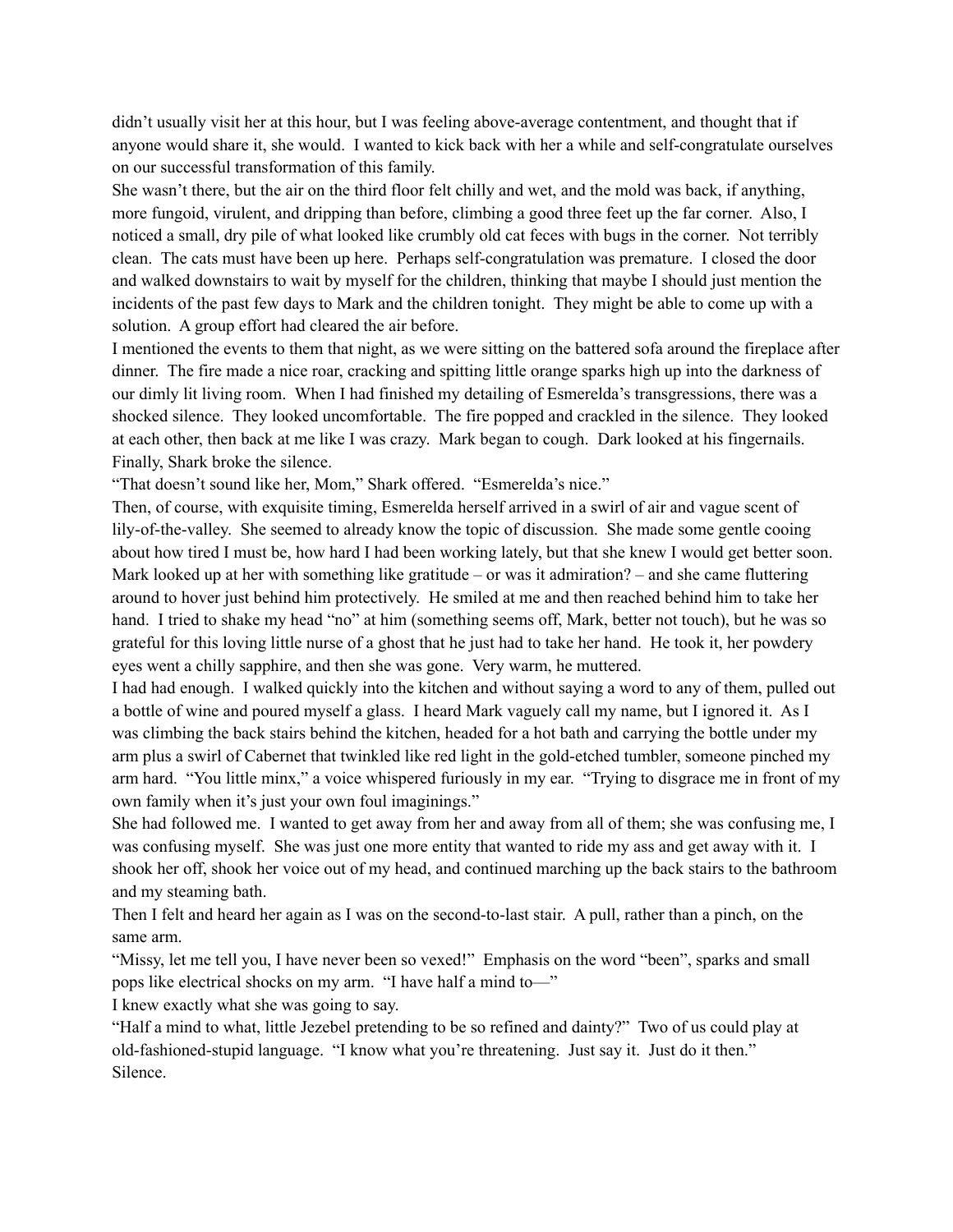"You have half a mind to leave, don't you?! Who doesn't? I think about leaving every single stupid day, more since you've been here. Do you think I don't look at those rotten houses on Milltown that are falling down and think about moving in just to get away?"

"Do it, bitch!" I screamed. "Just go ahead and do what we all want. Leave!"

There was a sharp crackle, then the air went empty and still. I stood there for a moment, pretending not to hear Shark's vague cry ("Mom?"). A moment more then I climbed the last stairs.

The bath was hot and luxurious, and I stayed in there a good three hours reveling in the suds and

replenishing my swirl of vino as needed. When I emerged, the house was cool and quiet and dark.

Everyone was asleep. Fumbling around in the dark, I found the cold cream on my dresser; I rubbed some of it onto the red mark on my arm, then climbed into bed beside Mark and went to sleep.

The next morning found Mark and the kids at the college and school, respectively, and me on the sofa in the sunroom, nursing a glass of Cab at 10:30 in the morning, which gives you an idea of my mood. I dipped my finger in the Cab and smeared it on the red mark on my arm, rubbing it around and around in little circles, feeling the alcohol evaporate off my skin. Yeah, real helpful. A pinnacle of mental health. I thought of prisoners smearing their own shit on walls.

I called Great Aunt Freddie in Toronto. She had moved away a long time ago. Her real name might have been Frederika, but, knowing us, it was probably Winifred. We recycled things ad nauseam. I watched the sun slanting mote-filled diagonals through the French doors onto the pale pine floors while I listened to the phone dully sounding. The house, at least, felt still and happy. Perfect me, living a fucking dream life in a dream house. She answered on the third ring, as we had all been taught.

"Why Winston! What a wonderful surprise!" She always got my name wrong. "I was just thinking about you back in that town. How's your mother?" Mother and Daddy lived in Charleston.

"Oh, she's fine. I texted her yesterday." Something about paint colors. Robin's egg blue or ice blue. I was leaning toward ice blue. Mother, of course, wasn't.

"Aunt Freddie, I have a question for you. Something about our family."

"Yes, what is it?"

"Do you remember that story about the rock? Some ancestor of ours hitting her head on one, dying. Eloping with her true love one rainy night?"

A pause, just a tiny bit of silence slicing in. I could hear the click of her knitting needles, classical music in the distance. She probably had a fire going.

"Yes, my great grandmother."

"What? I didn't realize it was that close."

"Yes, and she did elope with her true love."

"Okay."

More silence, the emptiness moving for control.

"So that was the end of it?"

"Well, no, not really the end, there was about 30 more years after that. She had the children. And the fall didn't kill her, she committed suicide. Because of the shame, I always thought. It was more like a slow fall from grace rather than a real fall. She had to get married, you know, like so many. Just not many in our family."

Bam! There it was. The judging tone. A tiny sniff of superiority. I almost didn't catch it, I was so blown away by the news. Aunt Freddie started moving on to other subjects, asking if we had chickens, had I visited so and so, she had heard about an algae bloom on the river this summer.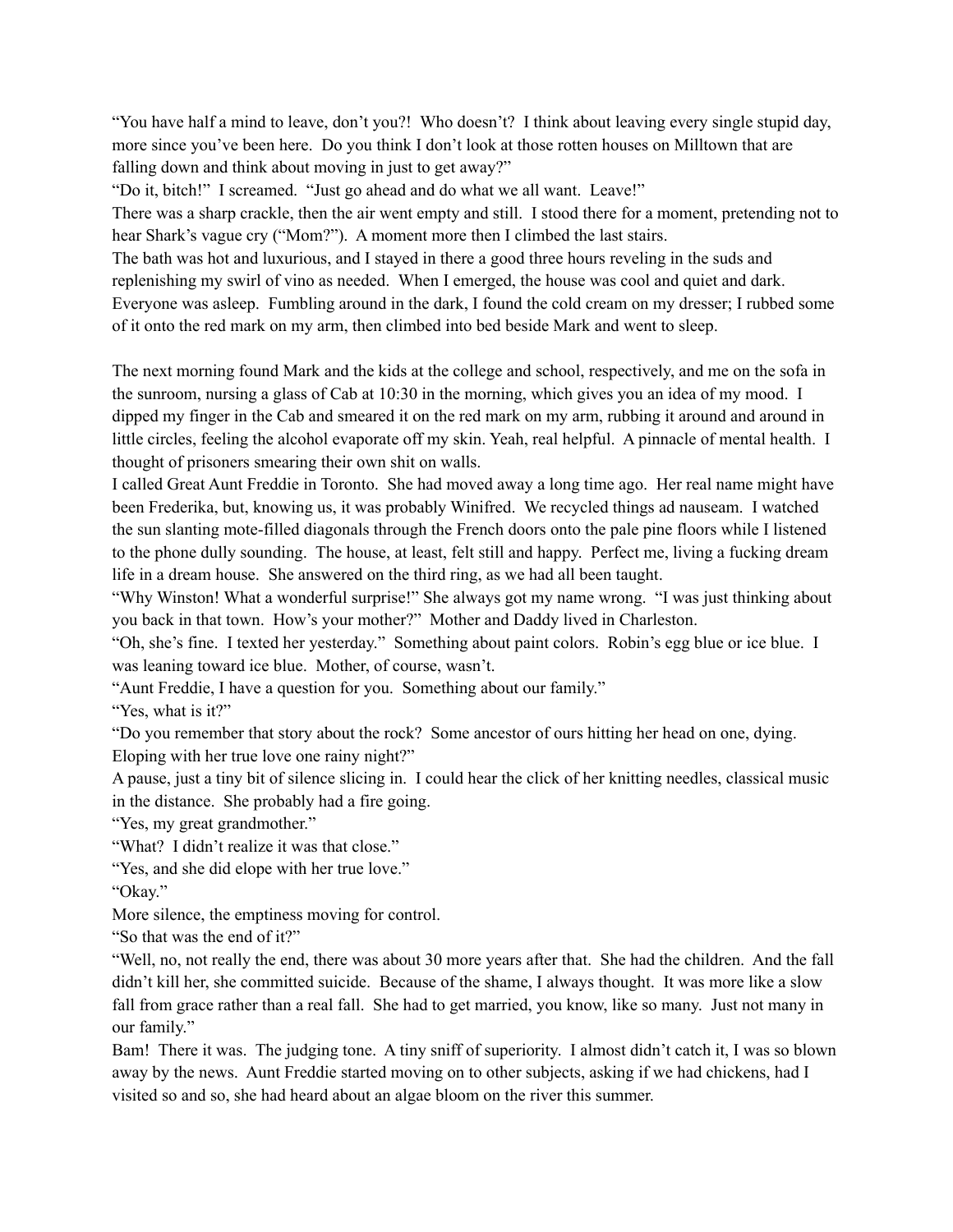"Aunt Freddie? Why did I not know this?"

"I thought you knew."

More silence, like the monstrous secrecy that blooms in our family.

"Well, I DIDN'T of course!" I yelled at her. "Don't you think we should have talked about it?" More silence, wielded now like a weapon by Freddie. The demure old lady, wronged again, but ever patient. Familiar territory for her.

"Well, really, it was just too sad. And I thought you knew," she said again.

"Is everything alright, dear?" she asked in her sweet voice. And, of course, it was sweet, she was genuinely concerned. Hopelessly broken, but concerned.

I sighed. I wished I could tell her. I wished I could tell anyone. But we didn't have that kind of relationship. I told her I was fine, chatted a bit more, said I'd pass on her greetings to Mother, blah, blah, blah. Time to climb back under the rock, everyone, we don't talk about stuff round here. I hung up and finished the wine. To hell with it all.

Then I wondered why I had wanted to move back here, to this murky little town, with its marshy river and graveyard with a rotting fence. Why indeed? ("You knew, but you did it anyway," said the voice in my head.) Why did I like the graveyard? It had a certain cachet, of course: our family has its own graveyard. Though truthfully, most of the people buried there weren't us: they were the long-ago owners. I liked to think of the old graveyard baking in the field from the sun off the river, surrounded by that black boundary keeping stuff in. Or keeping stuff out. Boundaries for special people like us. God, this place was beautiful. And maybe destructive. And the fence didn't seem to do be doing its job that well. Rotting away in serene vigil.

I got up, threw away the empty bottle into recycling, and busied myself with aimless tasks around the house for the rest of the morning. I lay on the kitchen floor for a while, looking for old spills to mop up, like magically erasing something. How I used to spend time before Mark and the kids. It wasn't as easy to find stains on the wood as it was on my crummy white linoleum floor before. I wished for a cigarette. That afternoon Mark came home early from the college, saying that he wanted to spend more time with; he was there to greet the children when they stepped off the bus. I didn't feel like dealing with any of them, so I stayed up in our room reading a book. Let him deal with the children in the afternoon for once; maybe Esmerelda, his little helper/my nasty ghost, would be there, too, to spend some quality time. I was deeply engrossed in my novel when I heard a loud crash that didn't sound like one of the dogs knocking over the trashcan in the kitchen. I pulled on my slippers and headed down the stairs just in time to see the astonishing, terrifying sight of Esmerelda, the suddenly strong, almost-electrified specter, swinging and swaying, supporting a massive boulder in her two little hands which she had brought inside through the shattered French doors.

Oh, Christ. The rock looked like that flat stone in the garden out front that the poodle lifted his tiny leg on every morning to shower with his little poodle piss. But that rock had been small and sandy; this rock was massive. (Yeah, Freddie, that rock wouldn't kill her, right? Something that big? We just get over it, move through it…cuz' we're strong, right? And respectable…I write this now from the vantage of time past, but at the time, I could feel those thoughts coldly dropping into my head.) I could see a crater in the garden out of the corner of my eye. How had I not noticed it before? Maybe most of it was underneath. The specter began to speak. Actually, she began to howl and wail, horrible sounds but still distinguishable as words. "Told you not to touch me," she wailed. "Told you, told you, told you. And didn't protect me, didn't catch fall. Don't touch me, catch me. Fall, fall, fall."